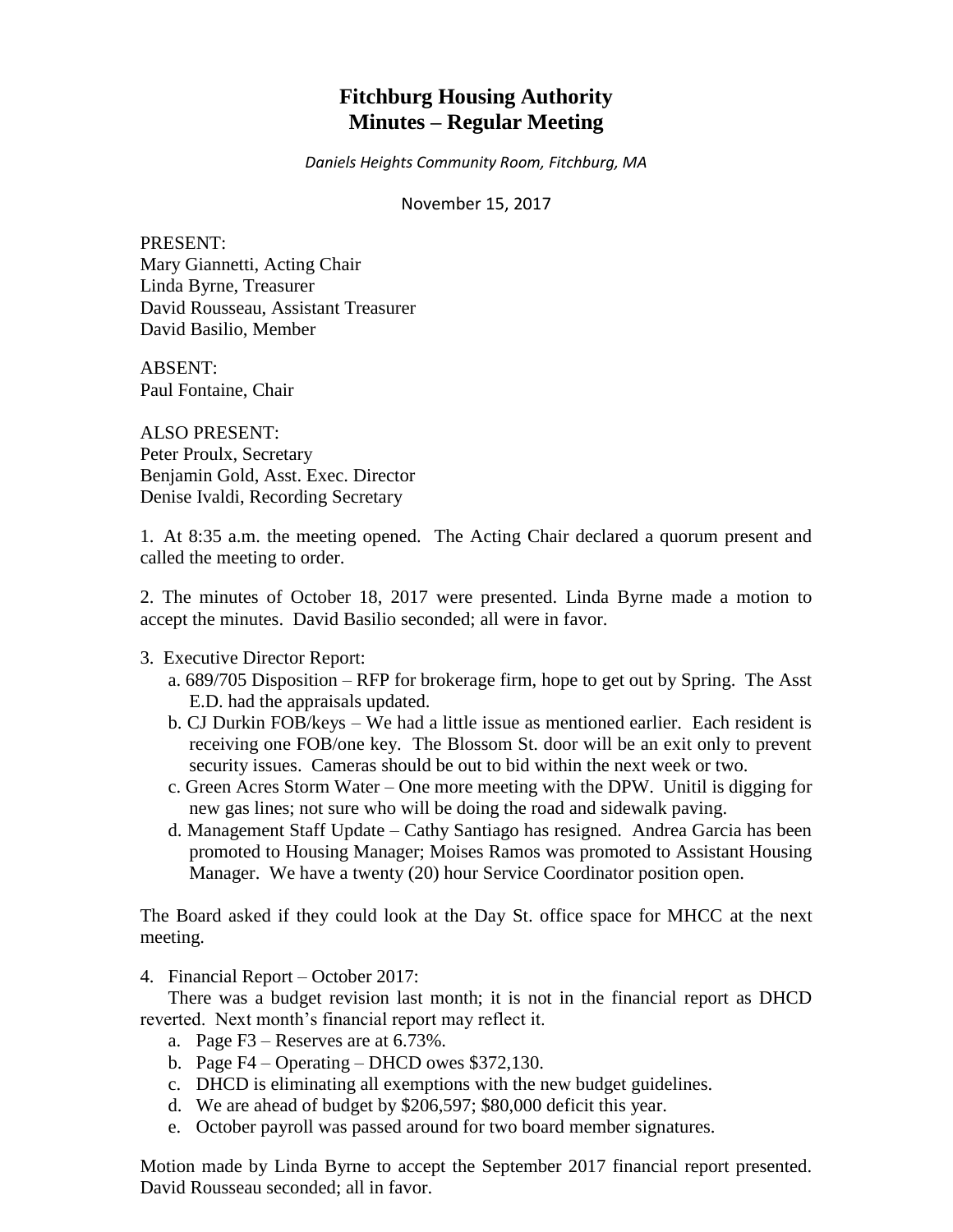5. Modernization Report:

a. Wallace Towers Abatement – This work is to complete 32 units; then the units will be finished for lease-up.

b. Wallace Towers Emergency Generator – Abatement being completed; we should have the new generator soon.

c. CJ Durkin Cameras – Design is complete; out to bid November 2017.

d. Daniels Heights/Canton Valley Crawlspace – Abatement within the next three weeks. New work should be completed by Christmas.

e. Green Acres Vacant Unit Renovations – Contract awarded; contractor has 30-60 days to complete the work.

- f. Daniels Heights Ramp Waiting for the handrails.
- g. 689-3 Shingle Replacement Contract awarded; in construction.
- h. 689-3 Driveway/Fence Replacement In design; out to bid in the spring.
- 6. State-Aided Housing Report:
	- a. 110 new standard applications in October; 28 elderly/young-disabled, 82 family. 327 elderly/young disabled applicants currently on the waiting list; 1,700 family.
	- b. There were four (4) new lease-ups and two (2) vacates in October.
	- c. We hope to fill five (5) Wallace Tower vacancies the end of the month.
	- d. We are at 97.59% overall occupancy for October.
	- e. Work order report included.
- 7. Section 8 Housing Choice Voucher Report:
	- a. 94% leased up.
	- b. There are a number of vouchers issued; waiting for them to find apartments.
- 8. Old Business: None
- 9. New Business: The following resolutions were presented:

# RESOLUTION AUTHORIZING THE ACCEPTANCE OF THE LOWEST BID FOR WALLACE TOWERS (667-3) 33-UNIT RENOVATION PAINTING

# Resolution 2017-11-01

| WHEREAS: | The Fitchburg Housing Authority has advertised for bids for the |
|----------|-----------------------------------------------------------------|
|          | Wallace Towers 33-unit renovation painting project, and         |
|          |                                                                 |

- WHEREAS: The bids were due Wednesday, November 8, 2017 and three (3) bids were received (see attached memorandum), and
- WHEREAS: Gibbkell Construction submitted the lowest eligible and responsible bid of \$24,970 and has recently completed projects for the FHA that were managed by the RCAT Team; all quality of work has been satisfactory.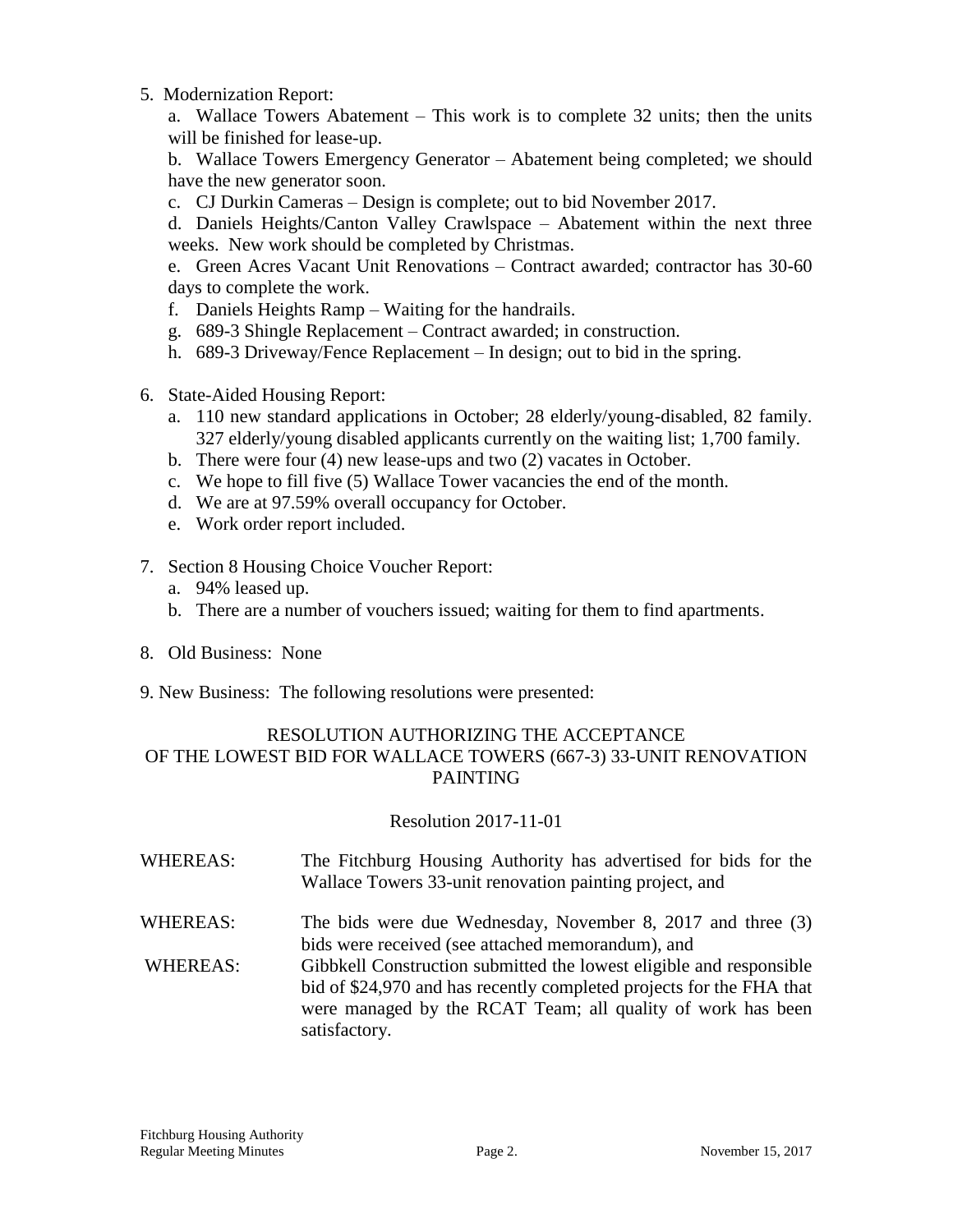# NOW THEREFORE BE IT RESOLVED,

That the Fitchburg Housing Authority Board of Directors approve the lowest eligible and responsible bidder, Gibbkell Construction, with an estimated cost of \$24,970 and authorizes the Chair, or his designee, to sign said contract and/or any other documents necessary to complete the work.

- RESOLVED, Motion made by Linda Byrne to award the bid for Wallace Towers (667-3) 33-unit renovation painting project to the lowest qualified bidder, Gibbkell Construction, with an estimated cost of \$24,970 and to authorize the signing of the contract, and/or any other documents necessary to complete the work, by the Chair, or his designee.
- SECONDED, David Rousseau seconded the motion, and the motion was passed by a unanimous vote.

# RESOLUTION AUTHORIZING THE RATIFICATION OF CONTRACT AWARD TO HD SUPPLY FOR THE WALLACE TOWERS (667-3) 33-UNIT RENOVATION BUILDING MATERIALS

# Resolution 2017-11-02

- WHEREAS: The Fitchburg Housing Authority has advertised for bids for the Wallace Towers 33-unit renovation building materials, and
- WHEREAS: The bids were due Wednesday, October 25, 2017 and two (2) bids were received (see attached memorandum), and
- WHEREAS: HD Supply submitted the lowest prices for the purchase of cabinets, countertops, sinks, faucets, and stops of \$21,463.13 and the order for the cabinets and countertops was initiated prior to the November  $15<sup>th</sup>$  meeting due to the estimated delivery timeframe of five (5) weeks.

# NOW THEREFORE BE IT RESOLVED,

That the Fitchburg Housing Authority Board of Directors approve to ratify the contract award to the lowest bidder, HD Supply, with a total contract cost of \$21,463.13 and authorizes the Chair, or his designee, to sign said contract and/or any other documents necessary to complete the work.

- RESOLVED, Motion made by David Rousseau to ratify the contract award for the Wallace Towers (667-3) 33-unit renovation building materials to HD Supply in the amount of \$21,463.13 and to authorize the signing of the contract, and/or any other documents necessary to complete the work, by the Chair, or his designee.
- SECONDED, Linda Byrne seconded the motion, and the motion was passed by a unanimous vote.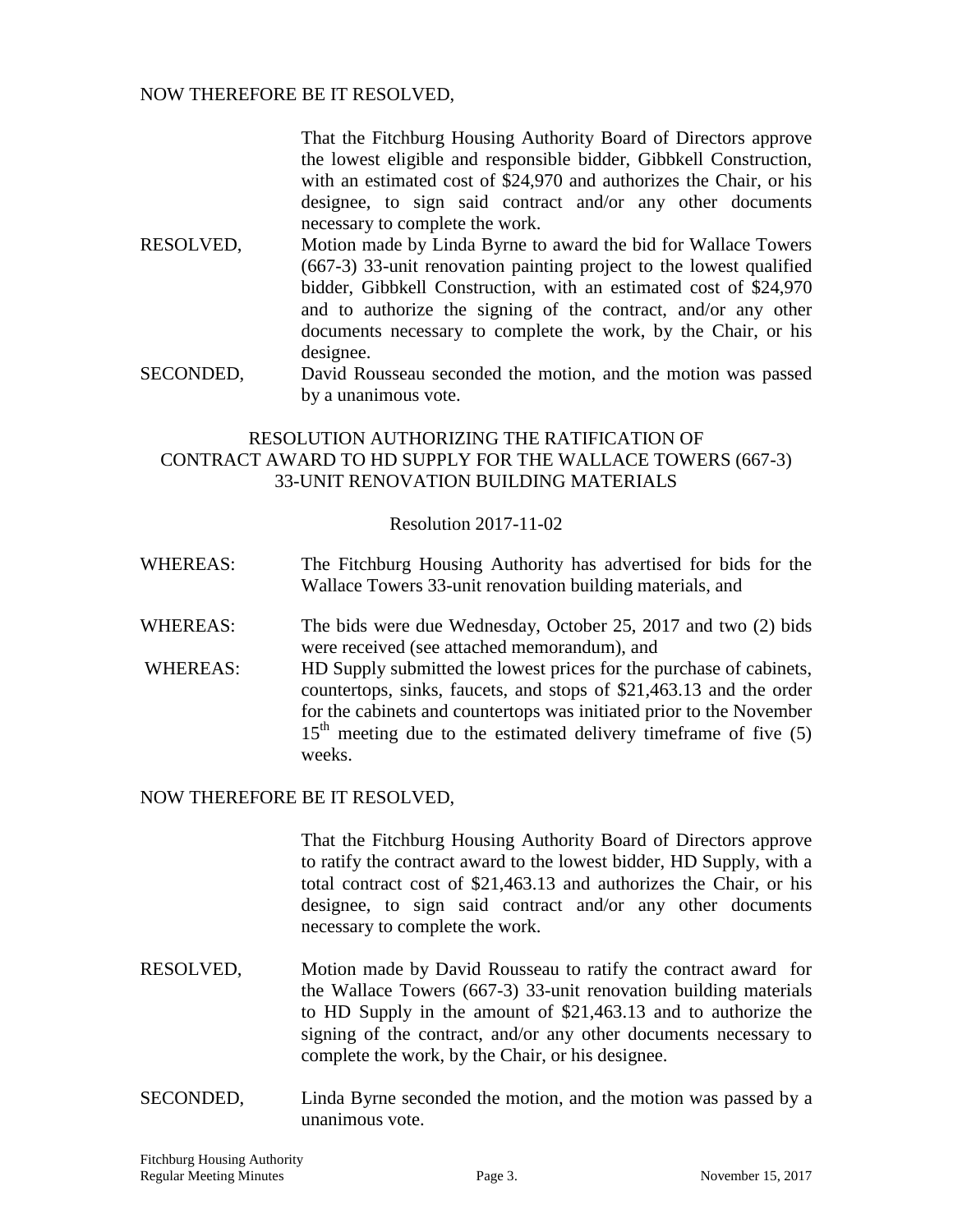# RESOLUTION TO AMEND UTILITY ALLOWANCES AND UTILITY REIMBURSEMENT PAYMENTS OF THE FITCHBURG HOUSING AUTHORITY TO ALLOW THE USE OF A NEWLY DEVELOPED UTILITY SCHEDULE FOR THE SECTION 8 HOUSING CHOICE VOUCHER PROGRAM

#### RESOLUTION 2017-11-05

- WHEREAS: The Department of Housing and Urban Development requires the Public Housing Authority to maintain a utility allowance schedule for all tenant paid utilities under the Section 8 Housing Choice Voucher Program, and,
- WHEREAS: The Fitchburg Housing Authority has contracted on an annual basis with Northeastern Utility Consultants, LLC to prepare such a schedule based on the typical cost of utilities and services of the location, size and type of utility. The FHA reviews current costs, determines if the costs have risen/dropped by 10% or more and updates the utility schedule accordingly on an annual basis. The schedule covering the fiscal year January 1, 2018 to December 31, 2018 is attached.
- WHEREAS: Fitchburg Housing Authority will incorporate the new utility allowance, prepared by Northeastern Utility Consultants, LLC, effective January 1, 2018.

# NOW THEREFORE BE IT RESOLVED,

- Resolved, Motion made by Linda Byrne to establish the utility allowance schedule for the Section 8 Housing Choice Voucher Program (HCVP).
- Seconded, David Basilio seconded the Motion, and the Motion was passed by a unanimous vote.

# RESOLUTION AUTHORIZING THE APPROVAL AND SUBMITTAL OF THE REVISED HUD FORMS 50075.1 AND 50075.2 IN ASSOCIATION WITN THE FEDERAL ANNUAL PLAN FOR FY 2017

# Resolution 2017-11-06

Whereas: The Fitchburg Housing Authority has the need to submit revised HUD Forms in association with the Federal Annual Plan for FY 2017.

#### NOW THEREFORE BE IT RESOLVED,

That the members of the Fitchburg Housing Authority Board of Commissioners have reviewed, approved and authorized the execution and submittal of the revised HUD Forms below in association with the 2017 Annual Plan: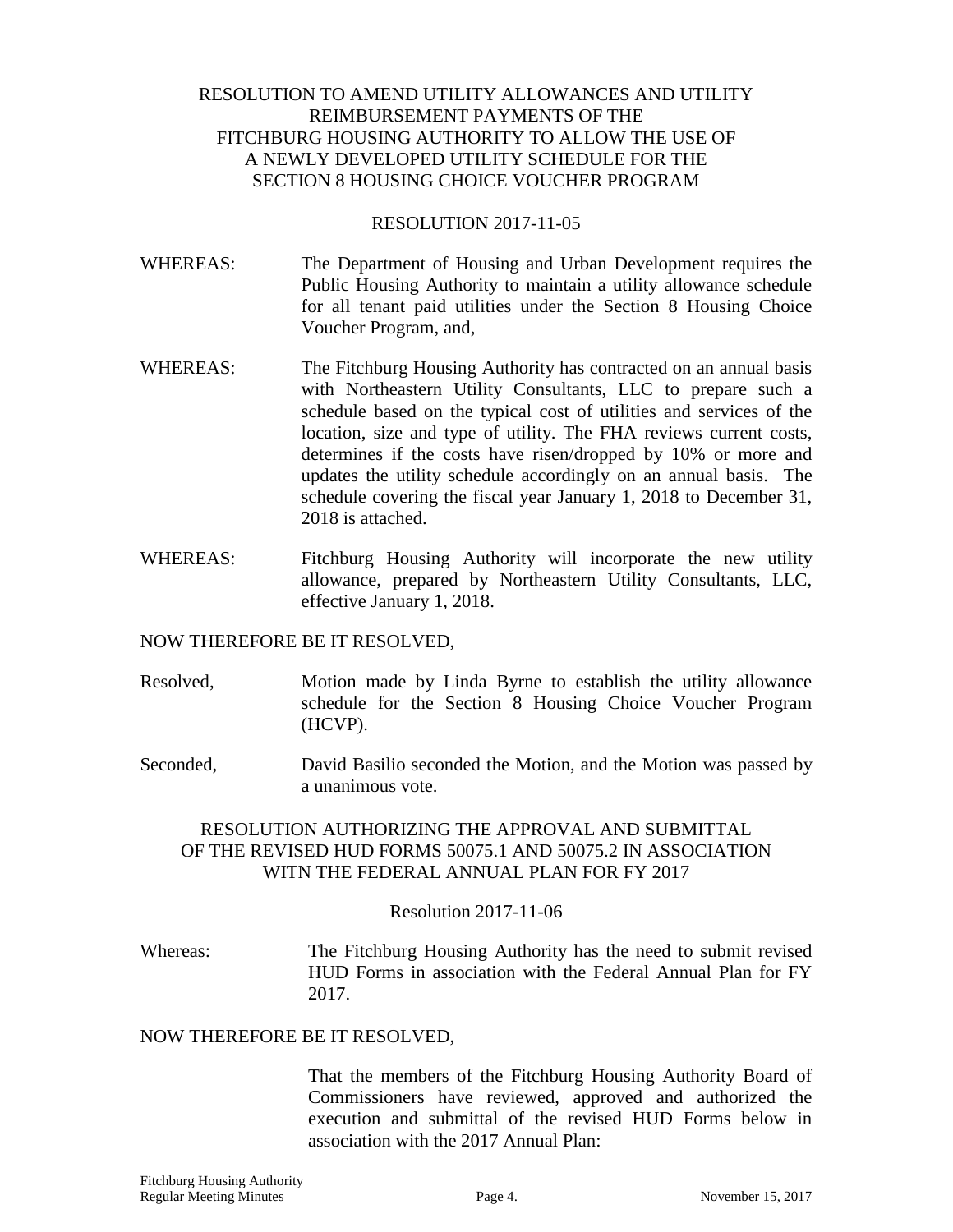- Form HUD-50075.1 Capital Fund Program Annual Statement/Performance & Evaluation Report; Capital Fund Program, Capital Fund Program Replacement Housing Factor and Capital Fund Financing Program
- Form HUD-50075.2 Capital Fund Program Five-Year Action Plan
- RESOLVED, Motion made by David Rousseau to authorize the Executive Director to submit the Federal Annual Plan for FY 2016.
- SECONDED, Linda Byrne seconded the motion, and the motion was passed by a unanimous vote.

# RESOLUTION FOR AUTHORIZATION OF CHANGE ORDER NUMBER THREE IN CONJUNCTION WITH THE DANIELS HEIGHTS (667-2) RAMP PROJECT

# WORK PLAN 5001, PROJECT #097081

# RESOLUTION 2017-11-07

- Whereas: The Fitchburg Housing Authority has the need to sign a Change Order Number Three in conjunction with the Daniels Heights (667-2) ramp and,
- Whereas: Steve Larry (RCAT Project Manager) recommends approval of this Change Order Number Three which will decrease the contract amount by \$1,758.38 for a total project cost of \$33,741.62.

# NOW THEREFORE BE IT RESOLVED,

- That the Fitchburg Housing Authority Board of Directors authorizes the Chair, or his designee, to sign the Change Order Number Three in conjunction with the Daniels Heights (667-2) ramp project now being undertaken by the Department of Housing and Community Development and the Fitchburg Housing Authority.
- RESOLVED, Motion made by Linda Byrne to authorize the signing of the Change Order Number Three by the Chair, or his designee, in conjunction with the Daniels Heights (667-2) ramp project.
- SECONDED, David Rousseau seconded the motion, and the motion was passed unanimously.

Documents for Resolutions 2017-11-03 and 2017-11-04 were not submitted in time for this meeting; these items will be placed back on the agenda once we have all required documents.